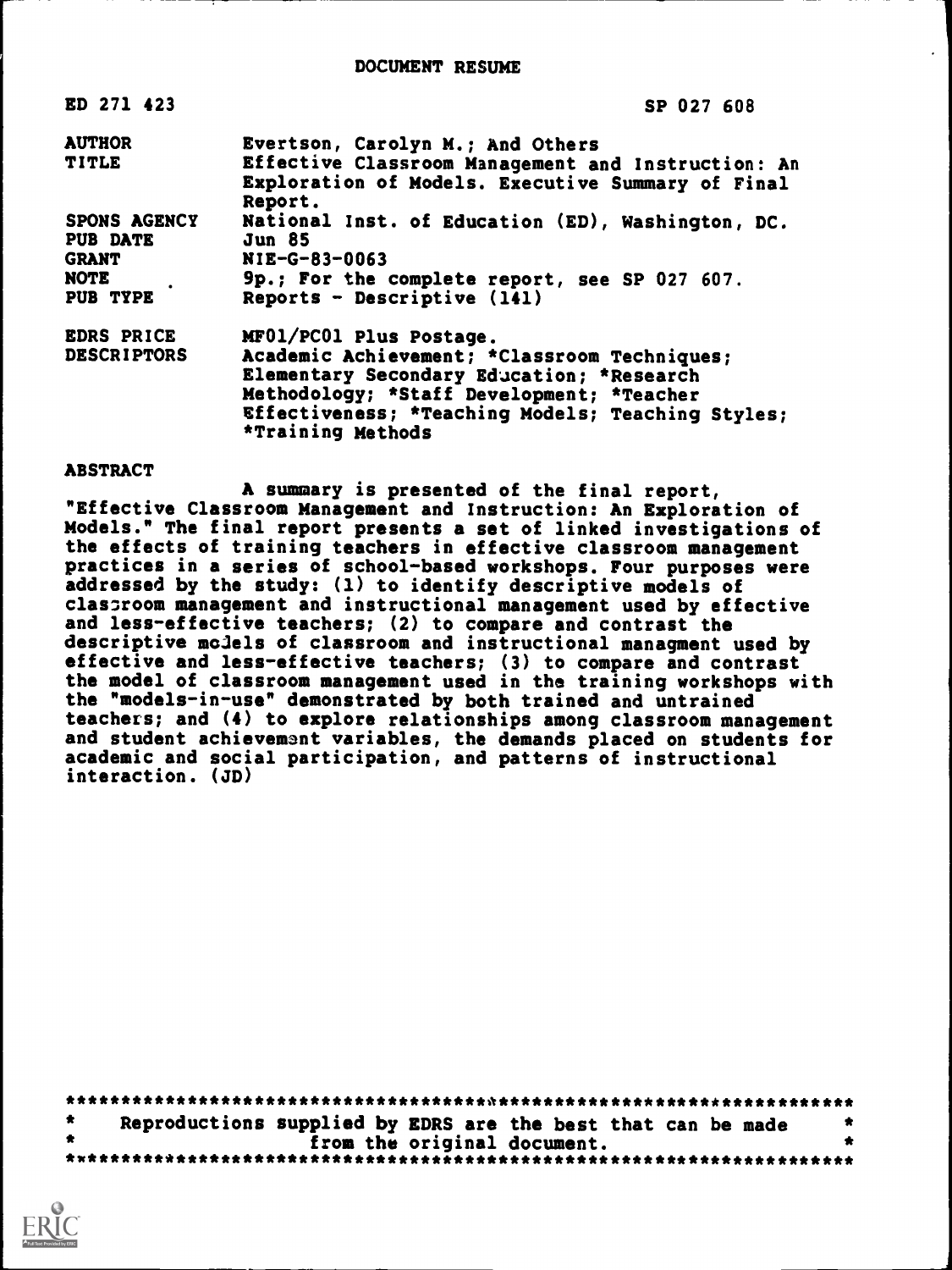Executive Summary of Final Report

EFFECTIVE CLASSROOM MANAGEMENT AND INSTRUCTION: AN EXPLORATION OF MODELS

Carolyn M. Evertson Peabody College, Vanderbilt University

> Regina Weade The University of Houston

> Judith L. Green The Ohio State University

John Crawford Oklahoma City (OK) School District

with the assistance of:

Ross Beck Texarkana (AR) School District

Morris L. Holmes Arkansas Dept. of General Education

> Timothy Rasinski The Ohio State University

> > June, 1985

US. DEPARTMENT OF EDUCATION Office of Educational Research and improvement

EDUCATIONAL RESOURCES INFORMATION CENTER (ERIC)

0 This document Ms been reproduced as received from the parson or organization originating it

0 Minor changes have been made to Improve reproduction qualify

Points of view or opinions stated in this docu mint do not necessarily represent official OERI position or policy

This material is based upon work supported by the Nati onal Institute of Education under Grant Number (NIE -6 -63 -0063). Any opi nions, findings, and conclusions or recommendations expressed in this publi cation are those of the authors and do not necessarily reflect the view of the Institute or the Department of Education.

2

-14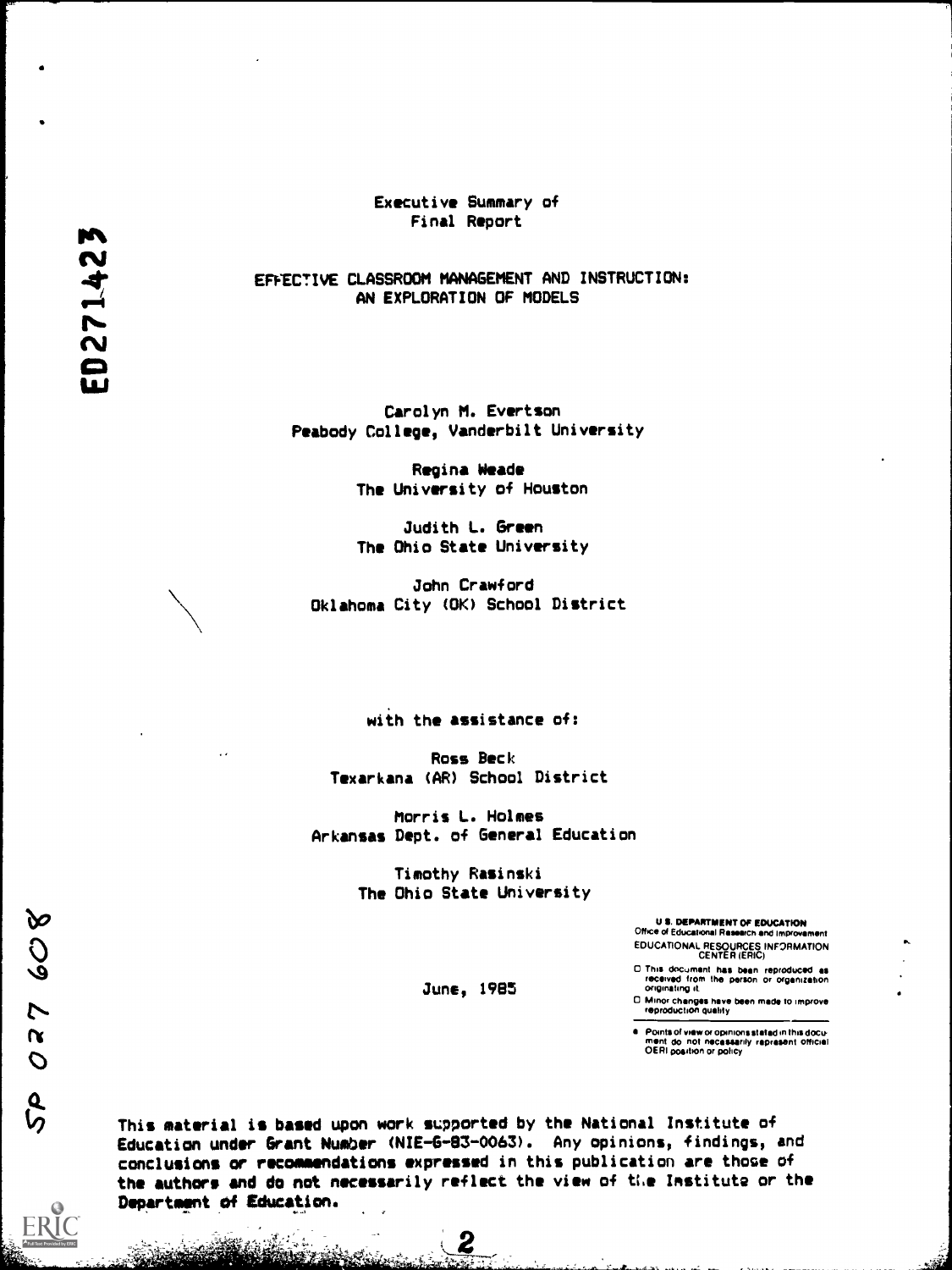## EXECUTIVE SUMMARY

The following is a summary of the final report. Effective classroom management and instruction: An exploration of models, prepared by Evertson, Weade, Green & Crawford (1985) for the National Institute of Education, Grant (NIE-G-83-0063). The final report presents a set of linked investigations of the effects of training teachers in effective classroom management practices in a series of school-based workshops. Four purposes were addressed by the study: (1) to identify descriptive models of classroom management and instructional management used by effective and less effective teachers; (2) to compare and contrast the descriptive models of classroom and instructional management used by effective and less effective teachers: (3) to compare and contrast the model of classroom management used in the training workshops with the "models-in-use" demonstrated by both trained and untrained teachers; and (4) to explore relationshi; among classroom management and student achievement variables, the demands placed on students for academic and social participation, and patterns of instructional interaction.

#### THE STATE CONTEXT, LOCAL SETTING, AND DATA BASE

The classroom management training workshops were conducted as part of an ongoing program for the improvement of teaching designed by state administrators in the Arkansas Department of General Education. The improvement program was launched with a statewide training program in instructional skills that has been disseminated to over 10,000 of the state's teachers and 70% of the school principals. At least 61% of the LEA's have completed the training cycle. The classroom management workshops were introduced as a second phase of the improvement program. Because of



 $1\quad 3$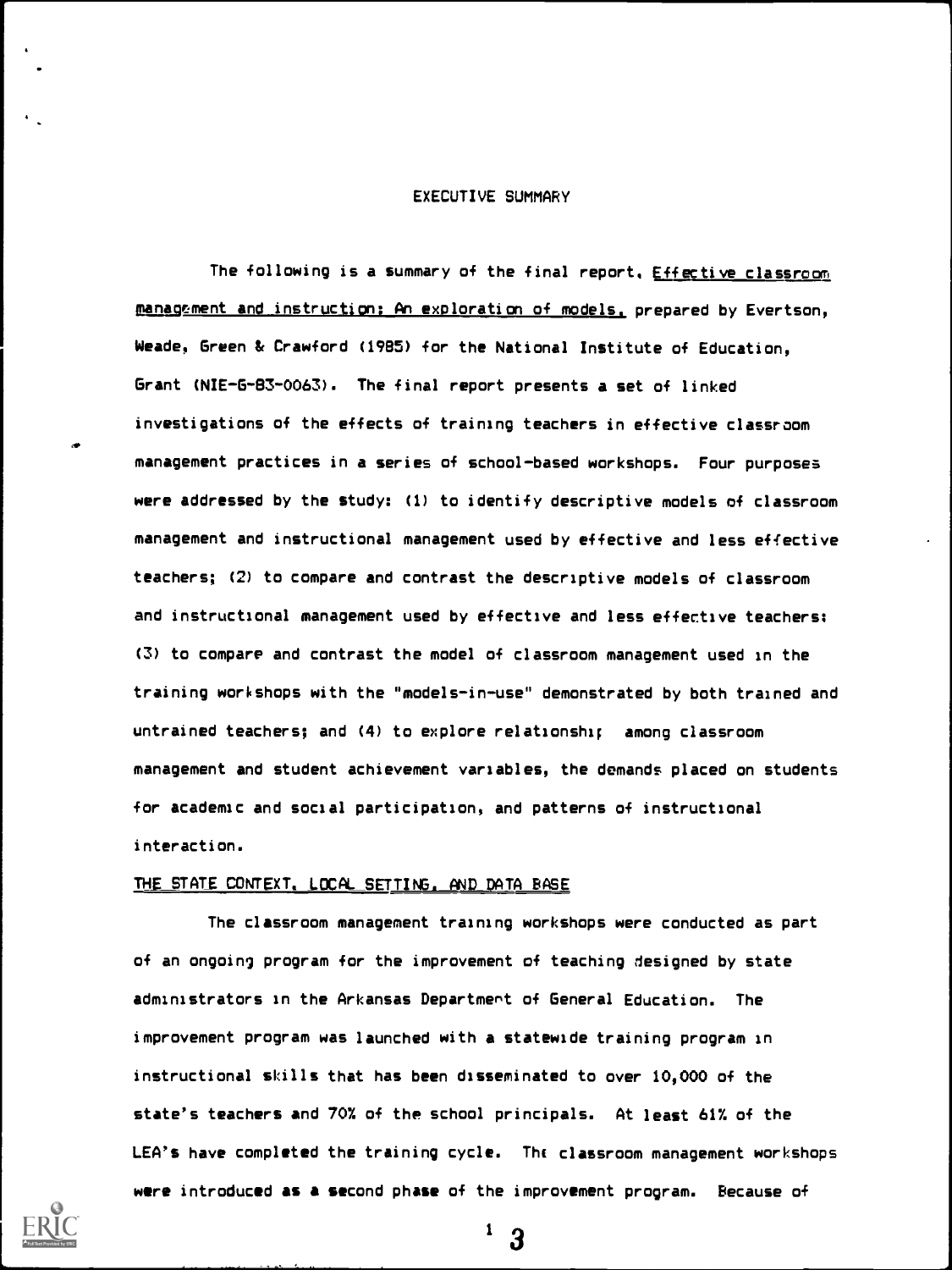the large degree of participation in instructional skills training previously, an important question became whether or not classroom management training could add to teachers' present skills. To answer this question and to determine appropriate content and delivery of a classroom management model, a series of validation training studies were designed. Six studies assessing the effects of the management training were completed in several of the Arkansas school districts. Of the 102 teachers participating in the studies all had completed the state's program in instructional shills.

In reviewing the findings from the six validation training studies, members of the state's advisory committee and the principal investigator recognized significant effects on classroom practices for the trained teachers, but were also concerned about teachers for whom training had less marked effects than for others. This concern led to conception of the present follow-up investigation and the involvement of one of the school districts in a secondary analysis of data collected in its district. This district's junior high schools had participated in the validation studies.

Student population in the district is composed of 60% white, 33% black, and 7% Mexican-American students. A sample of 16 teachers (eight English and eight math) volunteered to participate in the original validation study. Participants were matched on subject matter taught, years of experience, and grade level then randomly assigned to either experimental or control groups. All teachers were female except for one male math teacher. Four teachers were black and 12 were white.

Data collected as part of the validation study in this district were generated through a variety of classroom observational measures. For each of the 16 teachers in the sample the following data sets were available for each of six observations: (a) narrative notes with class activity descriptions for the 45-minute observations, (b) classroom rating scales,



 $2 \frac{4}{3}$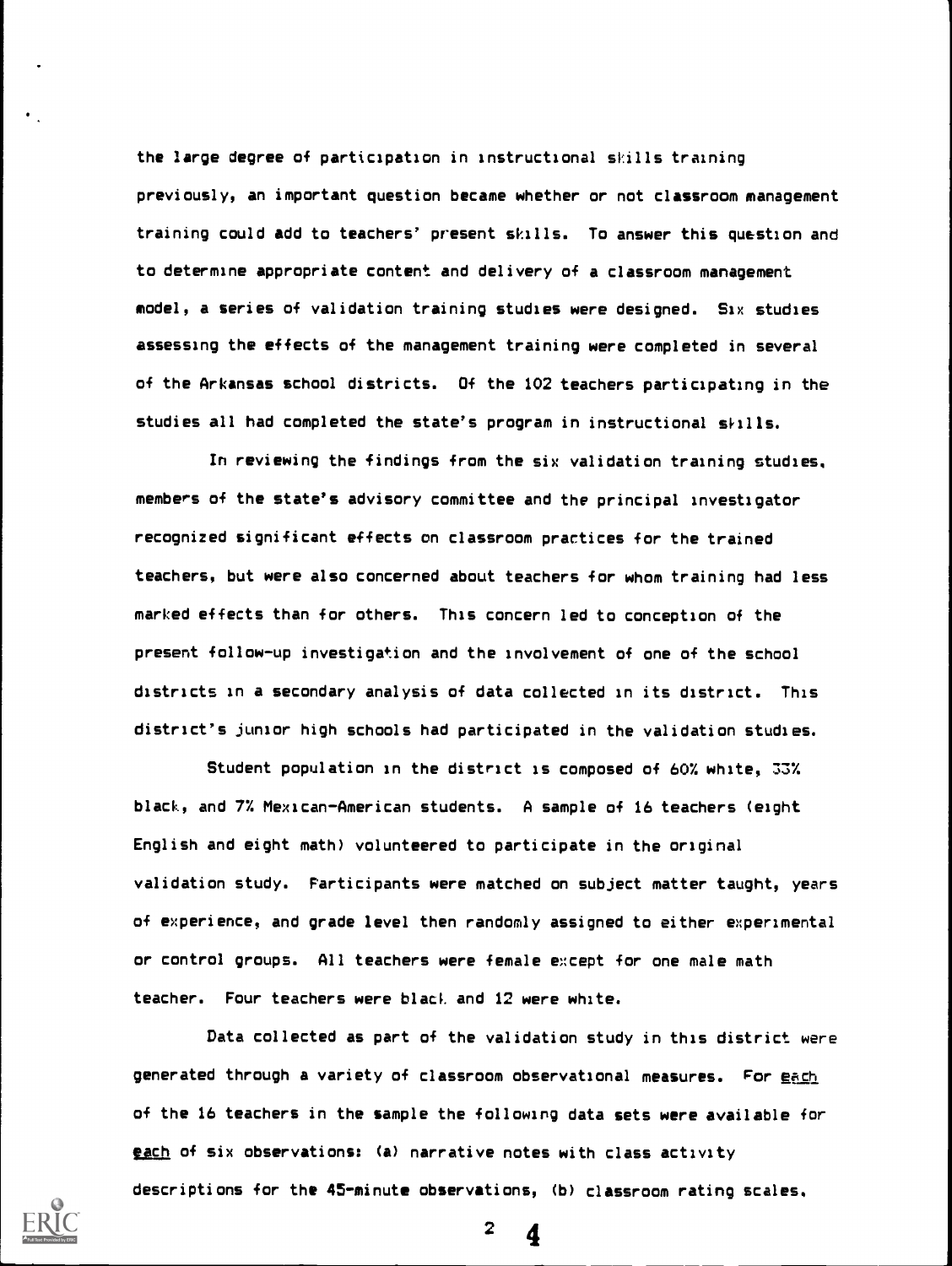$1.7$ ) three or more ratings of student engagement for each class period,  $(d)$ summary ratings for each teacher taken at the end of six observations per teacher, (e) audio recordings of the classroom lessons, and (f) pre- and post achievement test scores on standardized and district-wide criterion-referenced tests in English and math. This data bank provided the opportunity for comprehensive, in-depth examination and post hoc analyses of teaching-learning processes in any of the 16 classrooms. The district also made opportunities available for follow-up interviews with the teachers and provided access to curriculum and textbook materials used in any given lesson.

### RESEARCH DESIGN: A SERIES OF LINKED INVESTIGATIONS

The final report provides a detailed description of the series of planned comparisons organized in five separate, but tied, investigations. Each was designed such that its findings could provide part of the entry framework for what was to follow. Findings in each also served to inform what had come before. In order, these investigations: (1) substantiated and identified the effects of the training workshops on teachers' classroom management practices; (2) examined relationships between classroom management and student achievement variables; (3) produced descriptive "models-in-use" of the classroom management processes used by a sub-sample of effective and less effective instructors (based on achievement data from their classes); (4) generated comparative data on the differences between effective and less effective teachers in setting expectations for student participation and in signalling and monitoring the academic content of lessons; and (5) generated comparisons between the classroom management training model and the models-in-use demonstrated by both trained and untrained teachers. The first two of these investigations followed a process-product tradition of research on teaching; the third and fourth were



3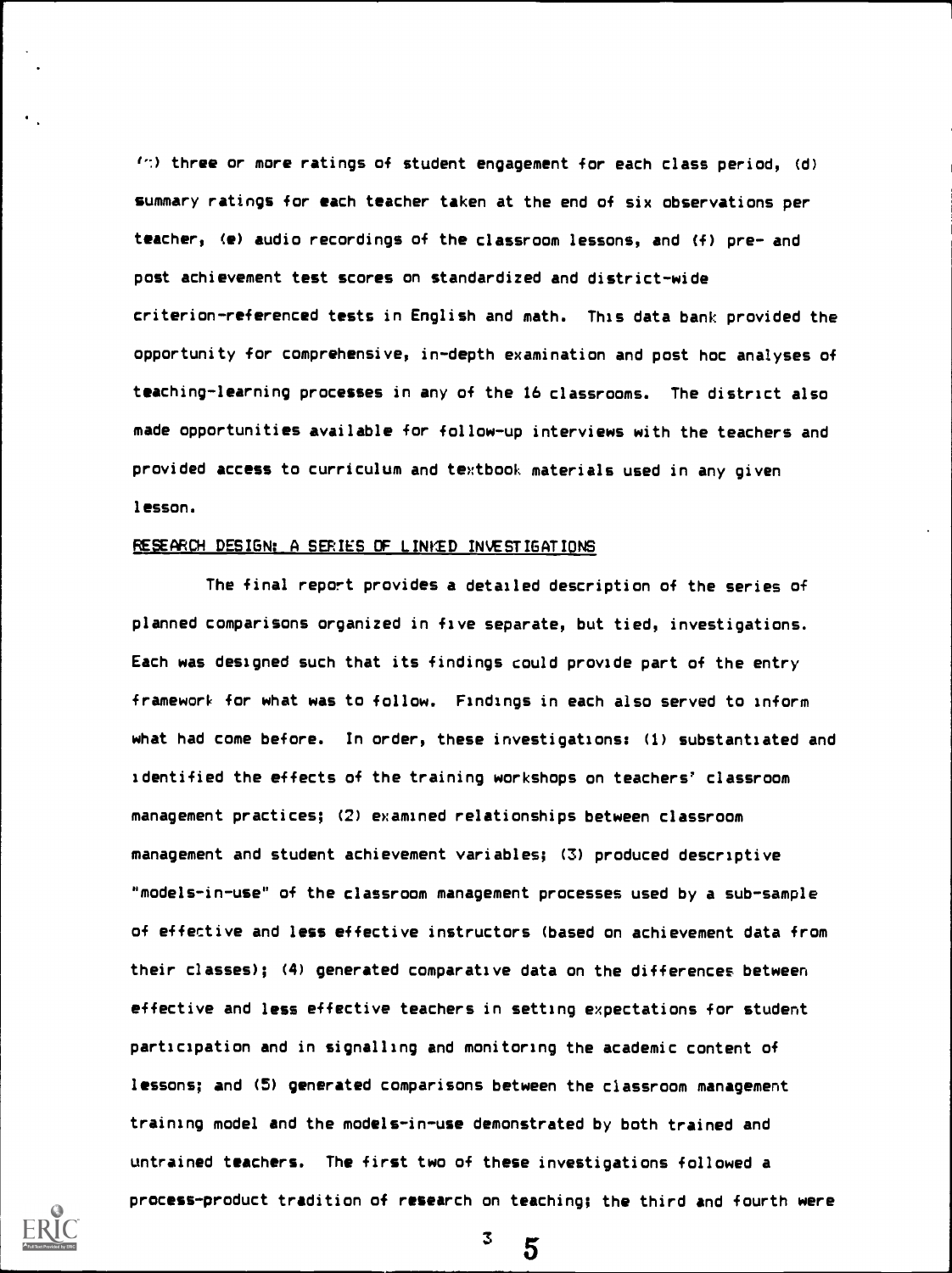approached from a sociolinguistic perspective on teaching-learning processes; the fifth investigated the compatibility of findings from the two alternative research traditions. Findings from these separate but tied investigations are summarized below.

# Findings: The effects of training in classroom management

Of 35 five-point ratings used to assess teachers' management practices after each observation, 22 (61%) were significant ( $p \le .10$ ) in favor of the trained teachers (significance level chosen because of the small sample size.) Means for the trained group exceeded the control group means on all but one of the 35 variables. The strongest effects were for describing lesson objectives and lesson content clearly, for using efficient and appropriate classroom procedures and routines, for consistency in managing student behavior, and for a task-oriented classroom focus. Findings further support the training as a successful and cost-efficient form of school-based staff development, and provide evidence that training effects produced in tightly controlled research settings (in earlier studies) can be successfully replicated in local school settings. Findings: The relationship between classroom management and student <u>achievement</u>

Achievement test score data varied among the 16 teachers by grade level and subject matter. This reflected a "real world" situation in which measurement is typically not geared to research purposes; researchers preferred not to intrude on normal operations in the district any more than necessary. Ten of the 16 classes had pre- and posttest scores on the district's criterion-referenced tests (CRT); the remaining six were measured at posttest with the SRA achievement tests and at pre-test with the Arlansas state assessment test of basic skills (SATES). Of 272 students, 164 were in English classes and 108 in math; there were 126 students in the experimental



4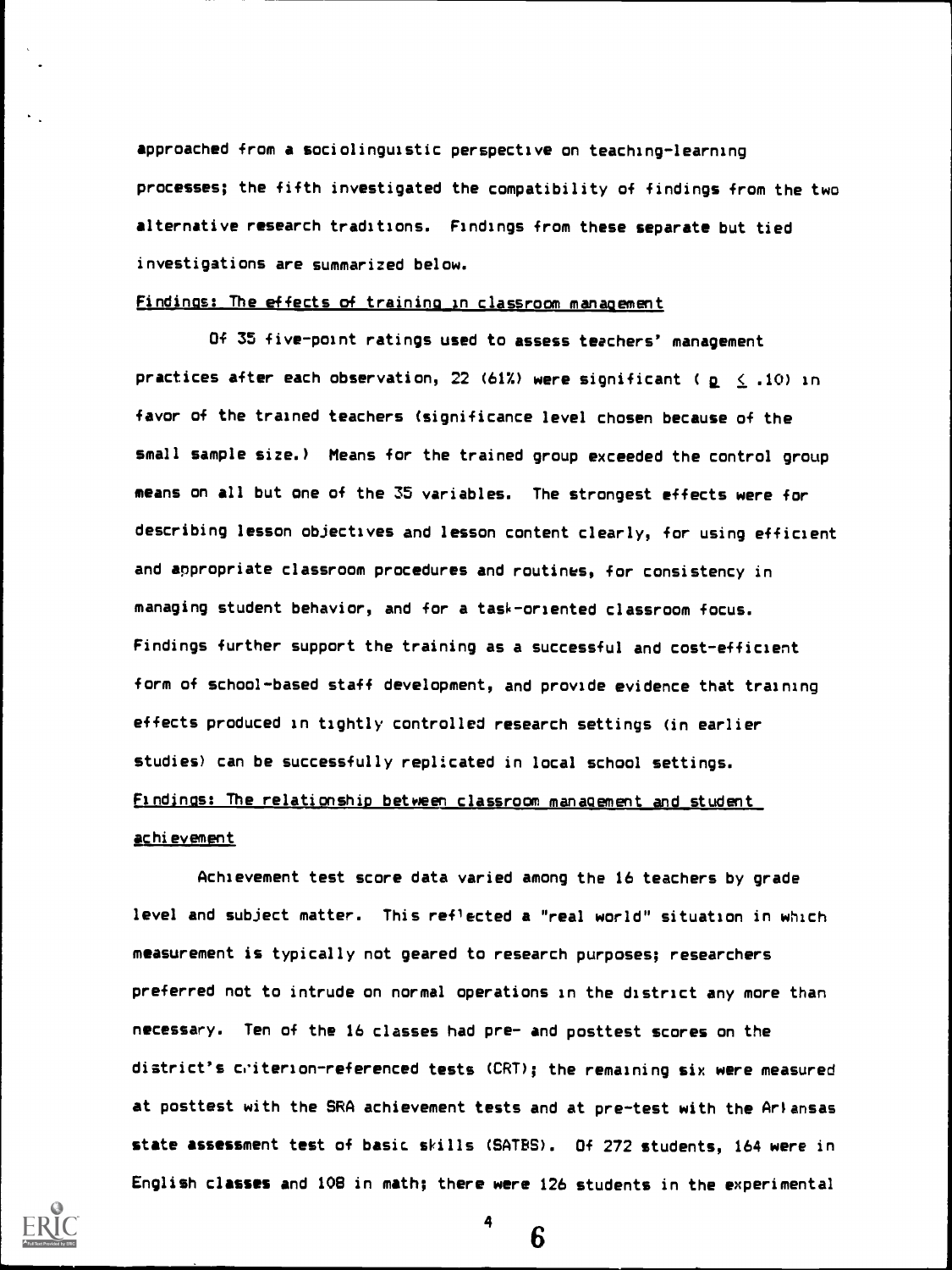classes and 146 in the control classes. Raw gains on the CRT (10 classrooms; students scores "pooled" without regard to classes) revealed differences in favor of the trained teachers' students (reading: F (1,116) = 32.82,  $p \le 0001$ ; math:  $E(1,66) = 4.26$ ,  $p \le 0.05$ ). Between-class CRT gains also favored trained teachers (language arts:  $F(1,116) = 479.71$ ,  $p \le 0.0001$ ; math:  $E$  (1,66 = 110.04,  $E \leq 0.001$ ). In all, 11 comparisons were generated: 9 showed higher means for the trained teachers; 7 of these 9 were statistically significant ( $p \le .05$ ). Neither of the 2 comparisons favoring the control group were significant. These results suggest support for the indirect effects of the management training on student achievement outcomes.

# Method: Selection of a sub-sample for the focused investigations

Single class period lessons were further explored. Achievement data were organized by classroom group (range: 12-24 students per class) to isolate effects by within-class movement between achievement level groupings. Rank order placement of teachers on management and instructional (achievement) effectiveness dimensions, and placement within a management/achievement typology revealed that none of the untrained teachers ranked significantly higher than the trained teachers on student achievement. There were untrained teachers, however, who ranked above a natural break in the management data who did not have within-class achievement level gains. This suggests that effective classroom management is necessary -- but not sufficient -- to produce student achievement gains. Four teachers, two trained and two untrained, were selected; management and achievement ranks were parallel.

#### Findings: The descriptive models-in-use

Audio recordings of a sample of lessons over the school year were analyzed through the application of a sociolinguistic perspective on



5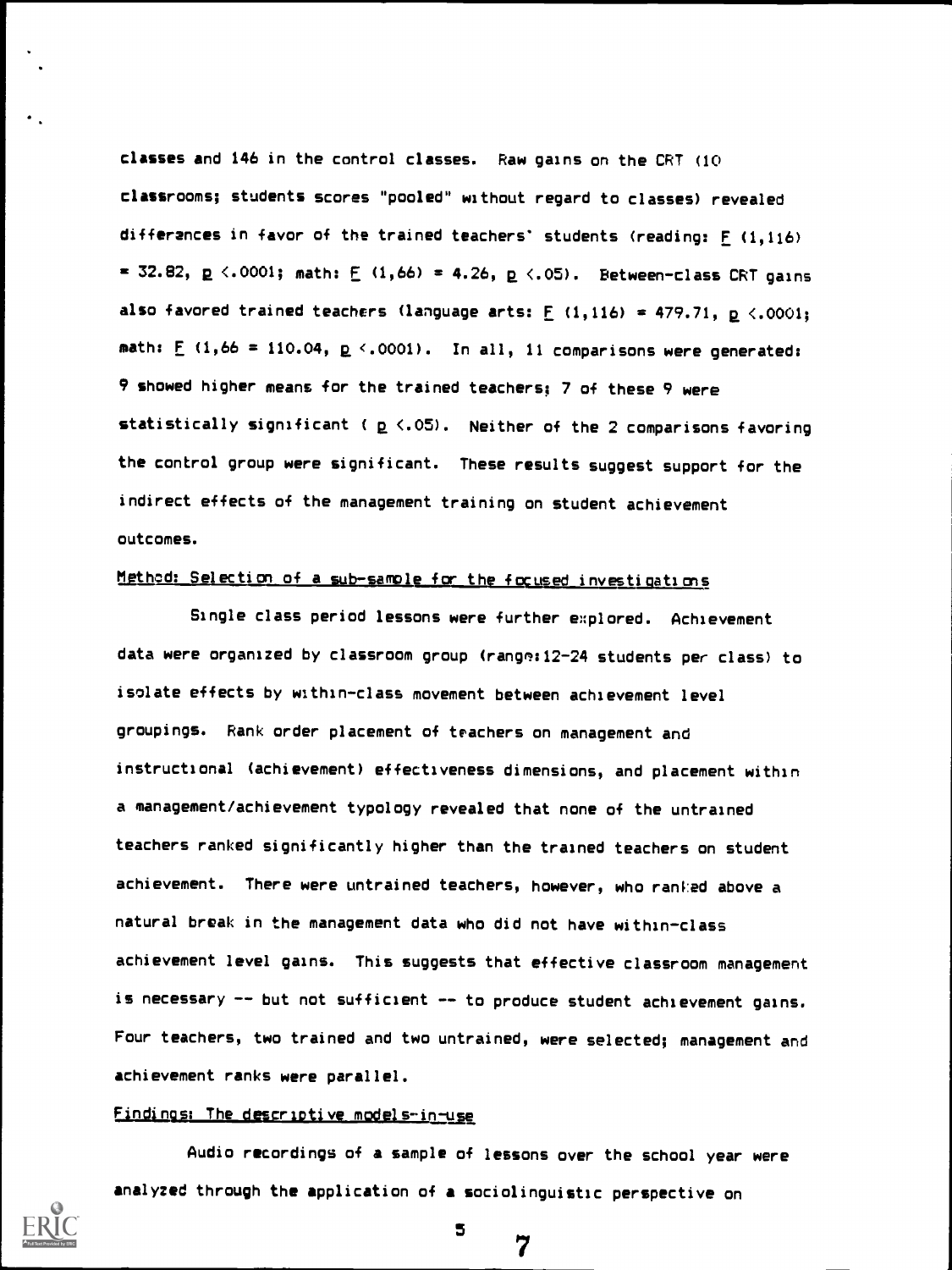teaching-learning processes. Detailed "maps" of lesson structure were developed to generate data on social and academic task demands, instructional sequencing, divergences from goal-directed instruction, and patterns of teacher-student interaction. From these maps, descriptive models of effective management and instruction were developed according to teacher placement within the management/achievement typology. Interpretations were provided, not on the basis of what teachers do. but rather, how what they do functions within the classroom context, and what occurs as a result in terms of instructional progression and the construction of social and academic demand structures.

## Findings: Comparison of models-in-use across effective and

## less effective teachers

Initial comparisons across lessons for individual teachers revealed stability and consistency in teacher style. teacher-student interactions, and manner of eliciting student participation in lessons; there were sharp contrasts across teachers in manner of providing verbal rationales for actions and in responding to student "call-out" behaviors. Comparisons across teachers also suggested that as effectiveness rank decreased, there was an increase in demands placed on students to interpret changes in their rights and obligations for participating. Additionally, as the number of shifts in social demand increased across teachers (e.g., who can tall, when, where, about what, and for what purposes), the relative proportion of changes in academic expectations decreased . Effective t achers managed to orchestrate a relative balance between social and academic tasks in terms of the demands placed on students to interpret changes in these tasks. Further examination of the academic demand structures revealed that effective teachers provided signals to students about multiple aspects and features of the academic task at hand, and provided verbal cues about how



8